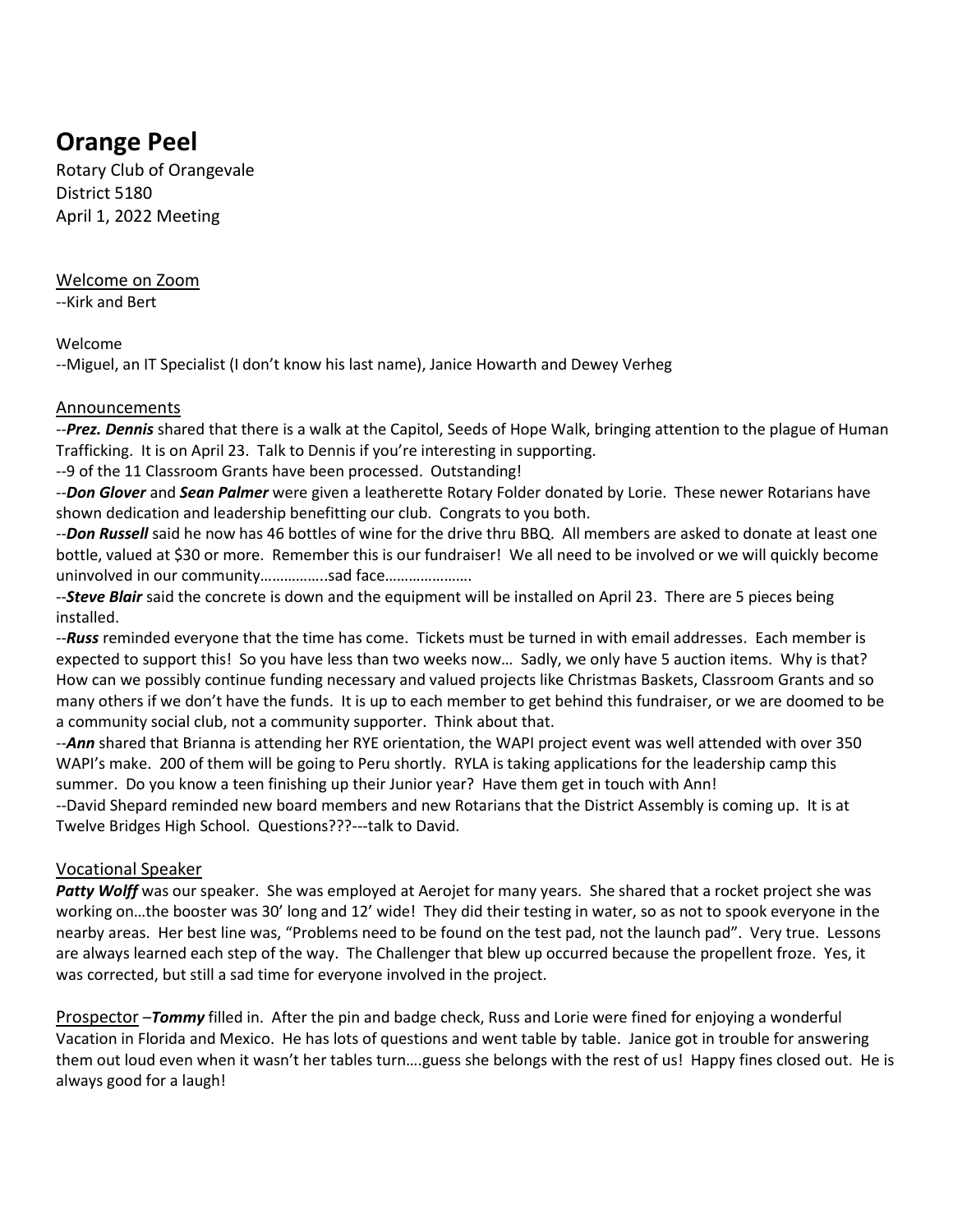# Guest Speaker

*Mike McKibbin* was our speaker. He opened his presentation with the question he had been asking himself, "When did I agree to that". The topic was Pandemic/Endemic on the school situation. He made a comment which I thought was so valuable….If we don't learn from our mistakes, we lost an opportunity to learn. Too True! He shared the SJUSD has taken in 3,000 refugees. The district newsletter is sent out in 6 different languages. Often our immigrant students are the fastest learners. They are eager to belong. The family unit is different now. Two Thousand students are unhoused, sleeping on couches to be able to attend school. Interaction with parents is very different now as well. Technology is both good and bad. Zoom worked for some and not others. Still, every step was part of the learning curve. When the pandemic hit, 20,000 computers were put into student's hands. Over 240 Million dollars was received between Federal and State. Money could not be used to on-going expenses nor to pay previous expenses like bankruptcy. Sadly, 20-30% of families in the district live week to week while 25% of students are not attending class. The district faces many challenges trying to educate in a changing society. They are constantly evaluating and making changes to support the students and their families.

# Raffle

With 7 balls and \$79 in the pot, *Mairy* couldn't find the Orange ball.

# Upcoming Speakers for April

--April 8 – Suzan Gostovich – Growing Past Today --April 15 – Mark Aring – Orangevale History Project --April 22 –Casa Roble FFA --April 29 -- Dark

#### Jobs for Next Week Greeters – *Mike & Audrey* Invocator – Vocational – *Eileen Hernandez* Raffle Ticket Seller – *Mairy* (be there at 6:30am)

# Thought for today…

*"Now that we have learned to fly in the air like birds, and dive in the sea like fish, only one thing remains… To learn to live on earth like humans."* –George Bernard Shaw

Pictures following thanks to *Bob K.*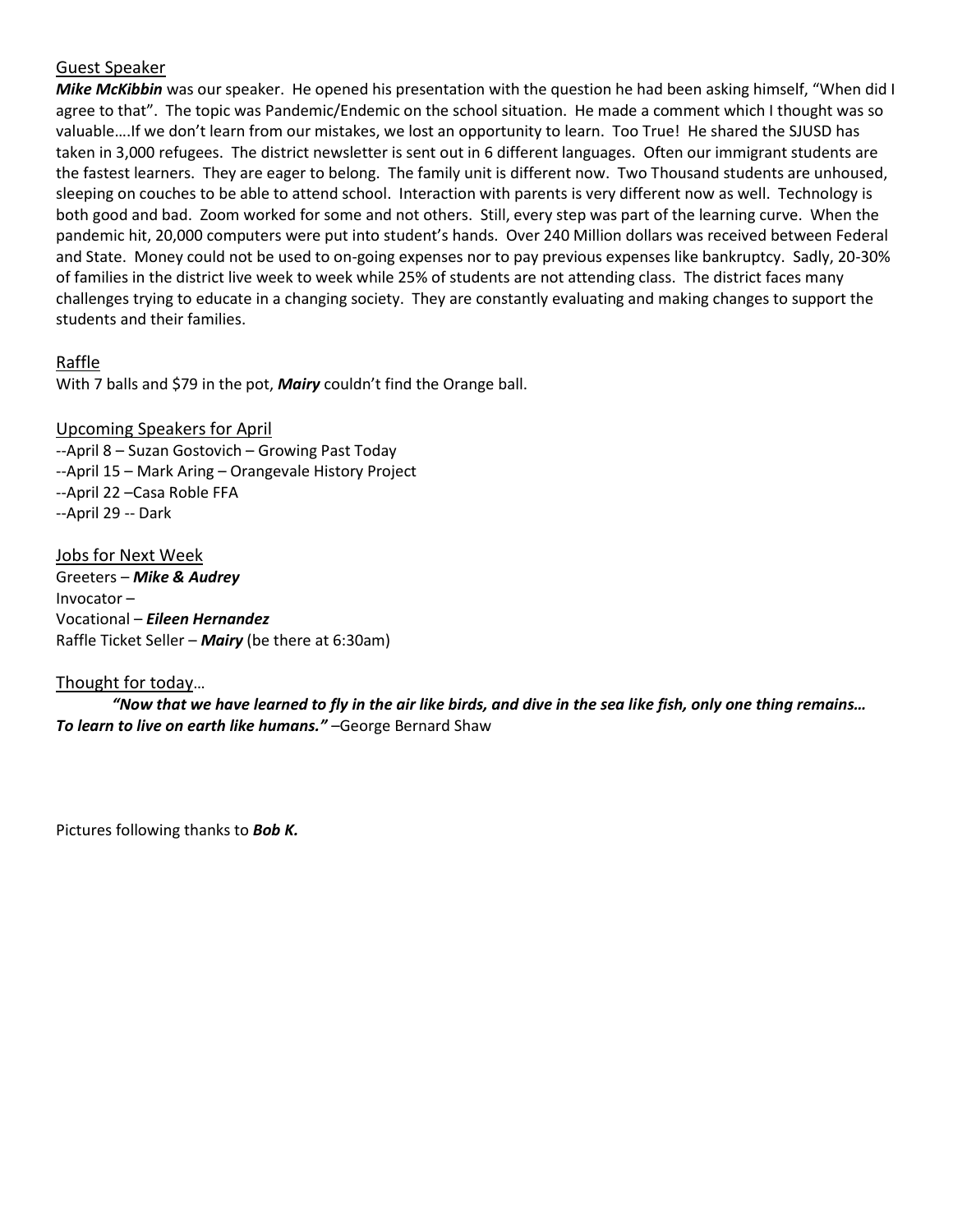